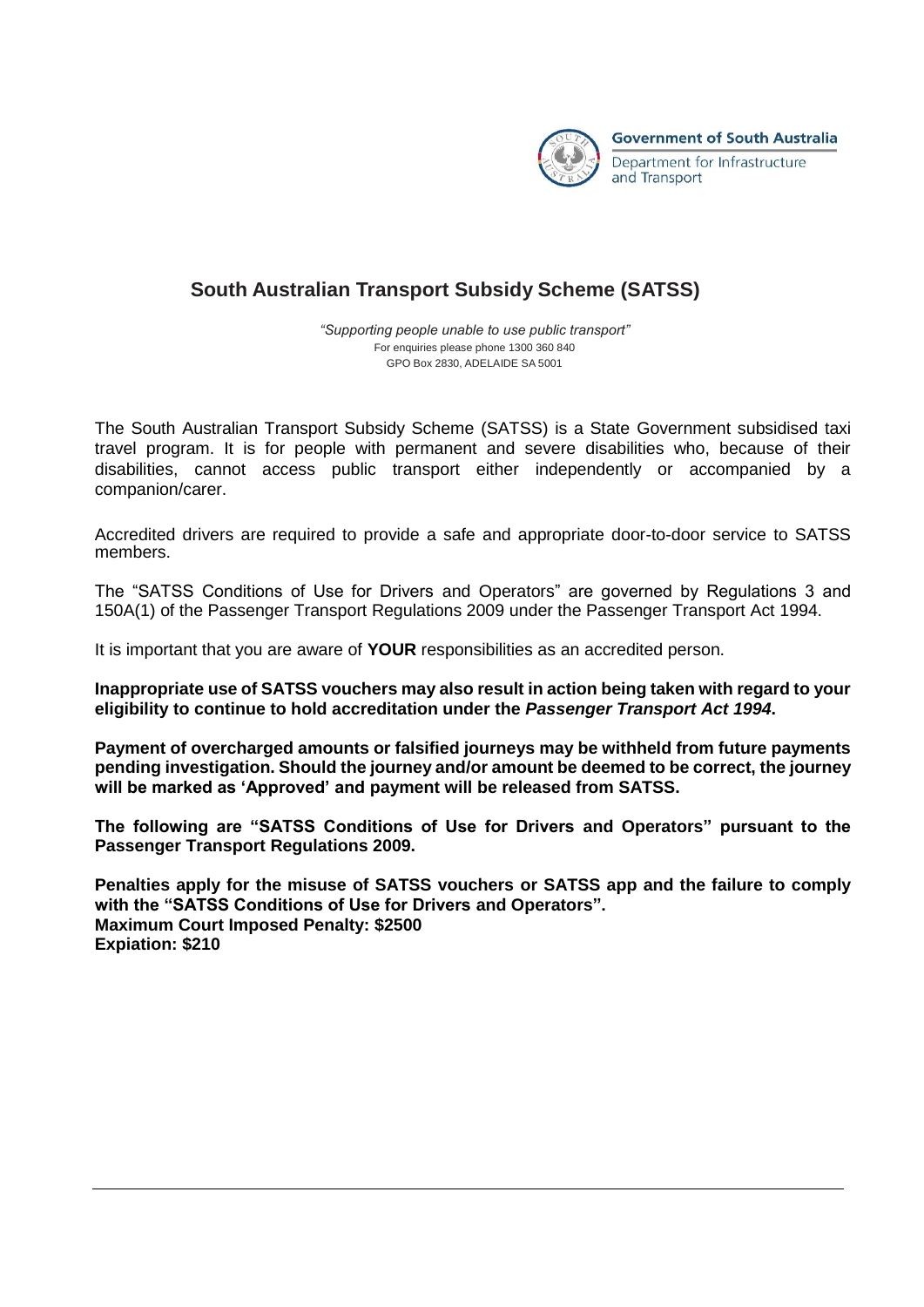## **SATSS CONDITIONS OF USE FOR DRIVERS**

- A driver must have the SATSS mobile application installed on their mobile device in order to scan a SATSS Member Identification card and cannot refuse a SATSS journey if a member only presents a SATSS Member Identification card.
- A driver must sight the member's SATSS Photographic Identification Card or SATSS Member ID Card and where applicable scan the SATSS Member ID Card or sight the SATSS voucher at the start of the trip.
- A driver must not take a copy (including, but not limited to a photocopy or photograph) of a SATSS Member ID card or part thereof.
- A driver must not accept a SATSS voucher or trip or other subsidy voucher if the person cannot produce their SATSS Photographic Identification Card or SATSS Member ID Card.
- A driver must not accept a SATSS voucher or trip or other approved subsidy voucher if the driver believes that the person presenting the voucher or SATSS Member ID Card is not entitled to use it.
- A driver must not accept or demand more than one (1) SATSS voucher for each journey within metropolitan Adelaide, i.e. one SATSS voucher to the destination and another SATSS voucher for the return journey unless the member is a Regional Member and the journey starts or ends outside of the Metropolitan Area in which case up to three vouchers may be used per journey.
- A driver must not accept a SATSS voucher for any other purpose except for the part payment of a legal fare.
- The member must be a passenger in the taxi or certain car hire service for the entire journey. The journey is deemed to have ended when the member leaves the taxi or certain car hire service. A driver must not accept a voucher or scan the SATSS Member ID Card for a journey where the member has not been a passenger for the entire journey. A driver must not charge extra for relatives, friends or carers who accompany the member.
- A driver must ensure all required details are completed on a SATSS voucher or entered into the SATSS application prior to accepting another fare.
- A driver must ensure that the member pays their calculated portion of the fare by cash, card or other approved payment method. A driver must not accept an IOU or extra vouchers in lieu of payment.
- When calculating the legal fare and therefore the portion payable by the member and the portion subsidised by SATSS, by means of a SATSS voucher or scanning a SATSS Member ID Card, the following must not be considered as part of the subsidy:
	- $\circ$  Adding the point to point transport service transaction Levy (\$1 Levy) to the total metered fare amount. Please note: \$1 Levy is already included on the meter and is fully subsidised by DIT.
	- o Waiting time which is initiated by the member beyond five minutes.
	- o Any discount on the fare given by the driver.
	- o Any tip given to the driver by the passenger.
	- o Please Note: The \$3 Adelaide Airport charge forms part of the legal fare and can be included as part of the legal fare for payment by SATSS vouchers.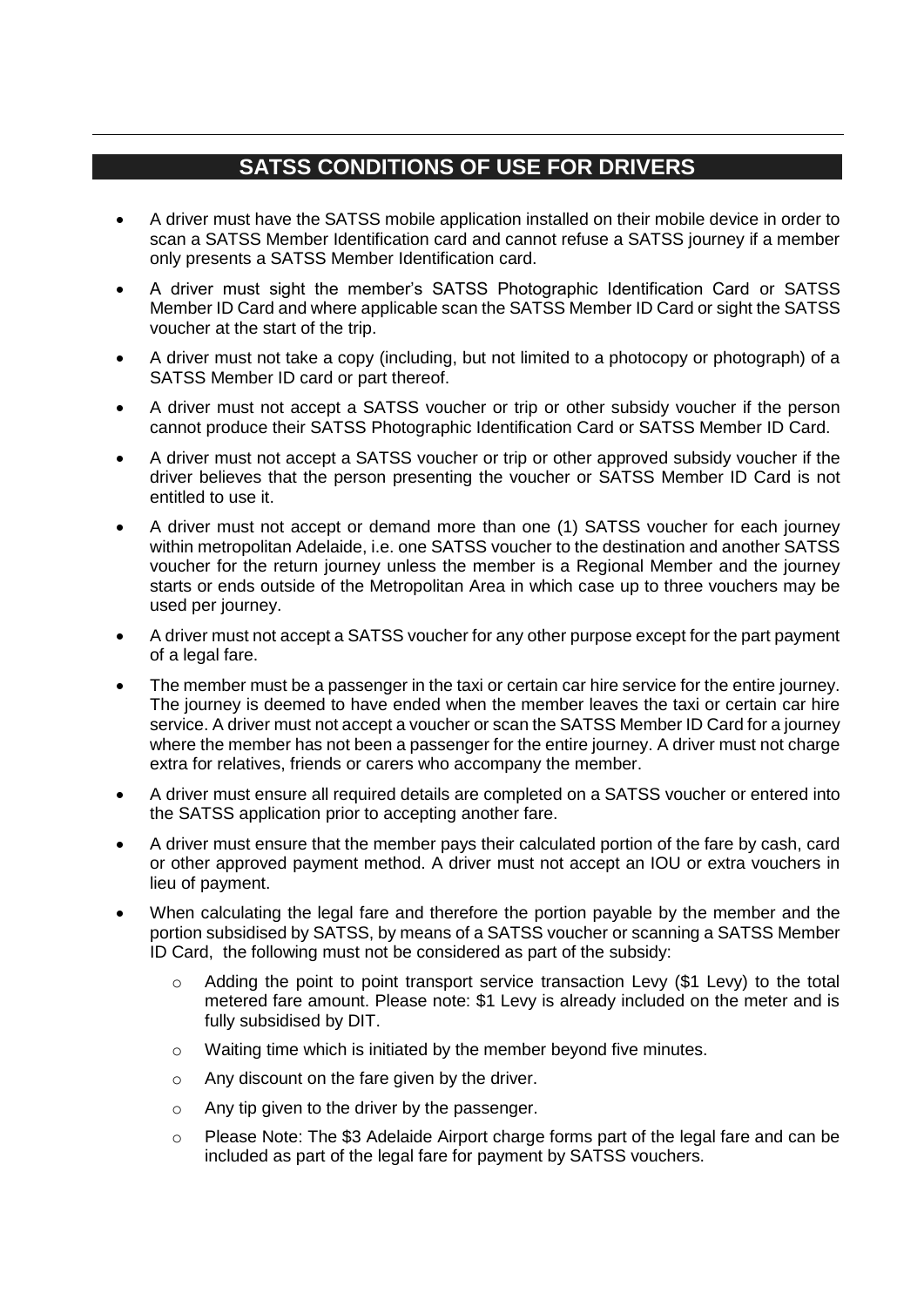- Multiple-Hire arrangements can only be used for ad-hoc journeys and must comply with Regulation 71 and Clause 4 of Schedule 3 of the Regulations.
- A set or negotiated fare cannot be used as the fare on the SATSS voucher or SATSS application unless approval has been given by the SATSS Manager or an officer authorised by the SATSS Manager to grant an approval.
- Tariff 3 and Tariff 4 (which apply to five (5) or more passengers in a taxi) must not be applied for any trip using a SATSS voucher or SATSS Member ID Card.
- A driver must ensure that the calculation of the subsidy is the correct one for the membership. Any incorrect or incomplete information on the SATSS voucher, including the subsidy level, will also render the SATSS voucher invalid for redemption of the subsidy.
- A driver must ensure that they correctly complete their required information on the SATSS voucher or SATSS application, including a valid booking number that relates to that specific journey, taxi or certain car hire service number, fare and where applicable the CBS and driver ID number. Any amendments on a SATSS voucher is to be initialled.
- A driver must only enter the legal fare recorded on the taxi-meter on reaching the members destination and the vehicle has stopped, or when the vehicle is discharged. No charge for further service at the destination (including the time taken for a driver assisting the user of a wheelchair, scooter or other large (ride-on) mobility aide to leave the vehicle) is to be added to the legal fare on the SATSS Application or SATSS voucher.
- It is a requirement for the member to fill in the destinations, start and finish time on the SATSS voucher prior to giving to the driver unless they are unable to do so. The driver must ensure all details are recorded on the SATSS voucher prior to asking the member to sign it (unless the SATSS voucher states otherwise).
- Any SATSS voucher which has a change of date must be submitted with proof of the journey.
- If the SATSS voucher is a TEAS voucher, a driver must only accept the voucher if the trip is from/to the suburbs printed on the voucher unless the member can provide written authorisation from SATSS.
- If the SATSS voucher is a JTWS voucher, a driver must only accept the voucher if the trip is from/to the suburbs printed on the voucher. The only exception to this is when 'APPROVED LOCATIONS' is printed as the suburb or the member is carrying an authorisation letter.
- An approved receipt must be provided by a driver to a SATSS member when requested. The receipt must contain the following information:
	- o Date and time of the trip;
	- o Fare paid;
	- o Tariff;
	- o From/To Suburbs (actual suburb names);
	- o Taxi registration number;
	- o Driver accreditation number;
	- o Company ID; and
	- o Any additional costs e.g. airport levy.
- A driver must ensure that all SATSS vouchers are thoroughly checked at the time of presentation by the member and that the information on a SATSS voucher is complete, accurate and legible. Any SATSS voucher that does not comply will be rejected and will be returned to the CBS/Operator. Any rejected SATSS voucher not resubmitted within 90 days will be deemed invalid.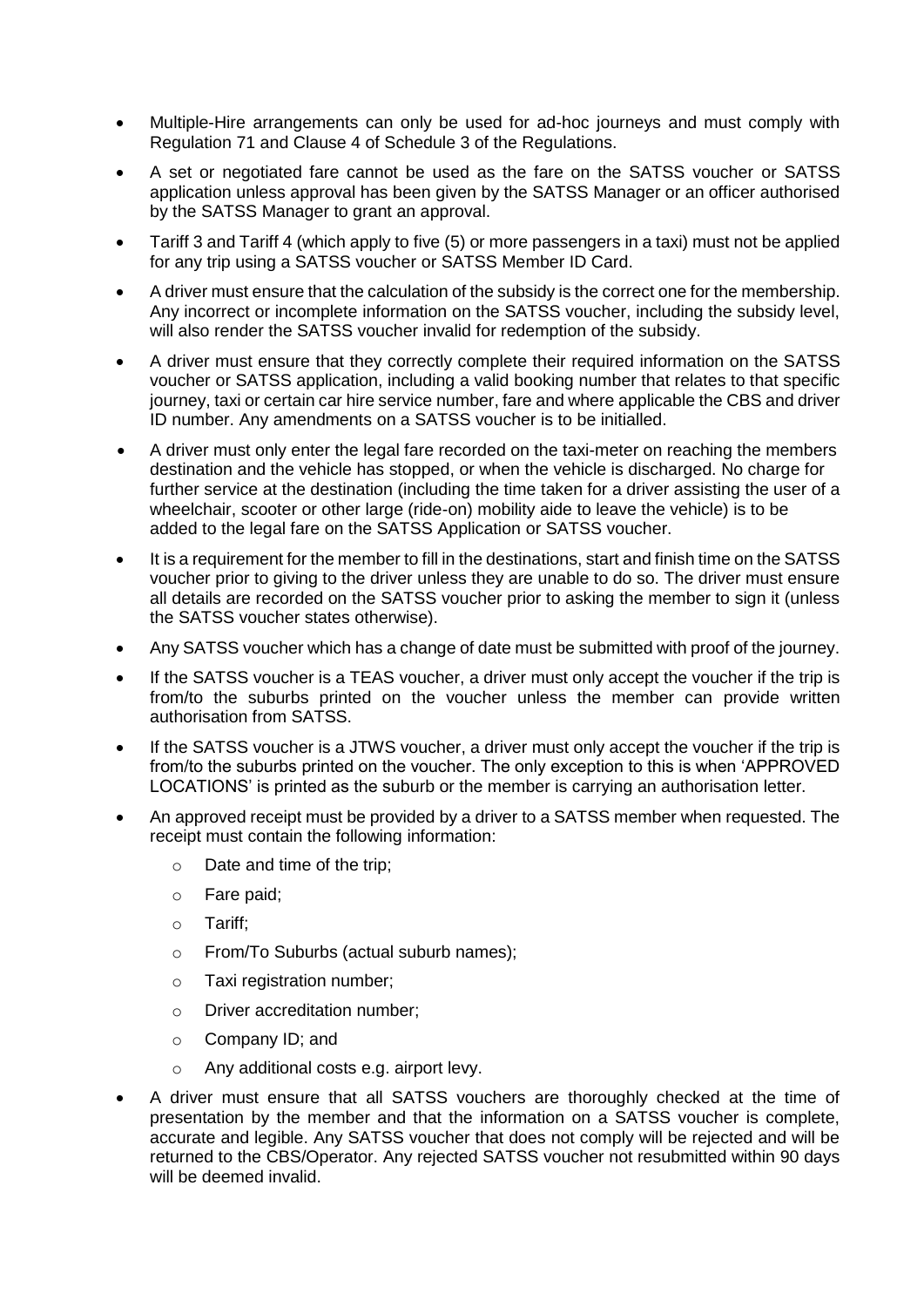- A driver must advise the SATSS Manager of a potential conflict of interest with a member who they are transporting. A potential conflict is described as where the member has a relationship with the driver outside of the request for travel (e.g. family member or friend).
- A driver must not remove SATSS vouchers from a member's SATSS book unless the member requests them to assist and must not remove more than the SATSS voucher or vouchers required for the journey.
- A booking number must be recorded on the SATSS voucher, including those for Regional SATSS Members where multiple vouchers are used. In this instance, the same booking number is to be used on relevant SATSS vouchers.
- A driver must take all necessary steps to ensure that SATSS vouchers and/or SATSS Member ID Card are not being fraudulently or inappropriately lodged.
- A driver must not provide a SATSS voucher or SATSS Member ID Card to another person for their personal advantage.
- A driver must not use a SATSS voucher or SATSS Member ID Card for their own personal advantage.
- A driver must not enter or endorse false or misleading information on a SATSS voucher or on the SATSS application.
- A driver must not act in a dishonest or dishonourable manner in relation to their dealings with SATSS vouchers or a SATSS Member ID Card.
- A driver must report any fraudulent activities to SATSS Customer Services on telephone 1300 360 840.
- A driver must accept vouchers for members of all interstate transport subsidy schemes. Note that interstate vouchers have different rates which are listed on the back of the voucher and photographic identification must be sighted.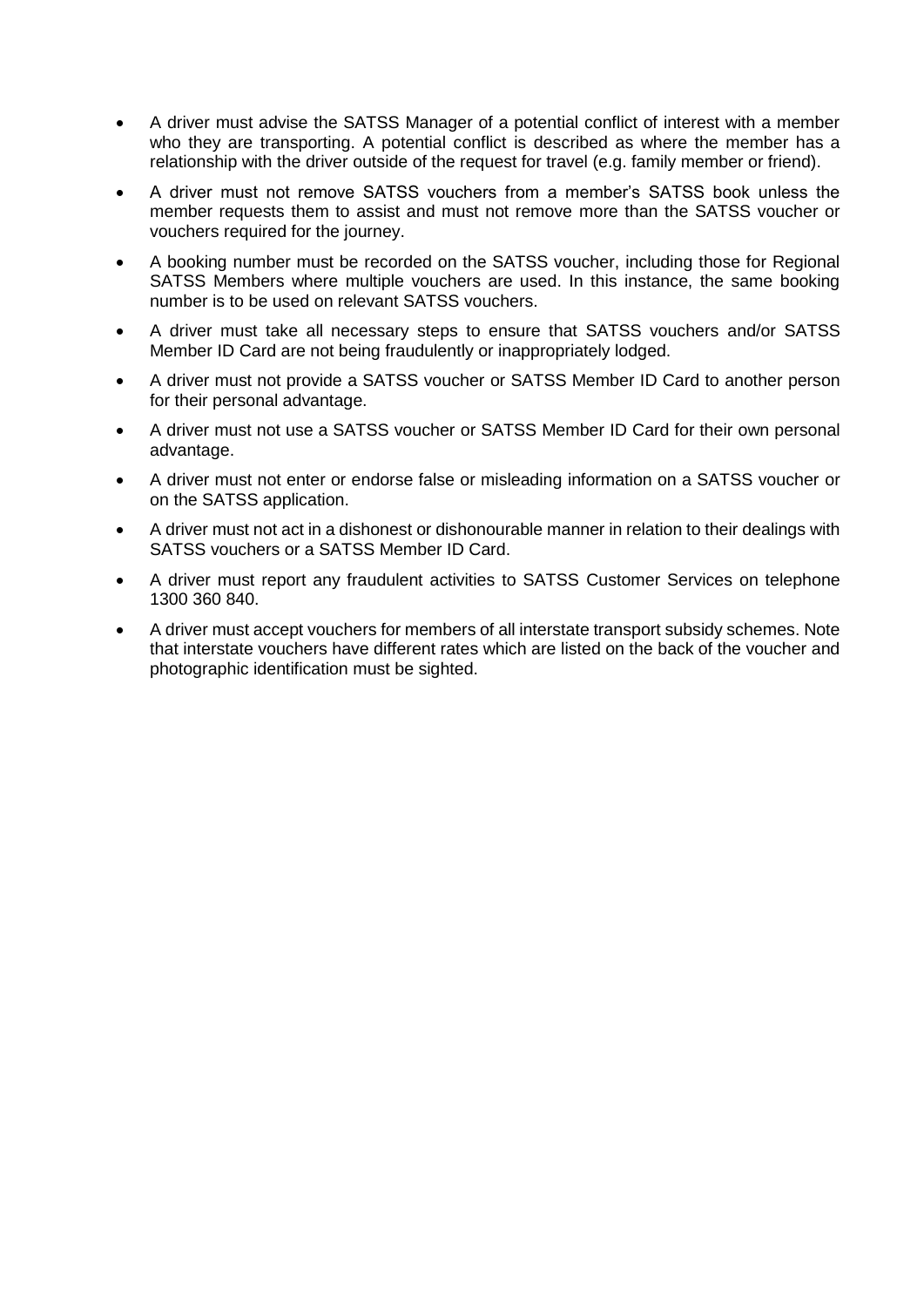## **SATSS CONDITIONS OF USE FOR OPERATORS**

- An operator must thoroughly check SATSS vouchers or journey summaries at the time of presentation by the driver to ensure that the driver has actually carried out the work and the journeys are approved for payment.
- An operator must ensure that all SATSS vouchers are tagged and recorded in such a manner that any information from that voucher can be accessed quickly and accurately.
- An operator must return SATSS vouchers to the driver if there are any obvious deletions or alterations or if the information on the SATSS voucher is not legible.
- An operator must not accept and/or present a SATSS voucher or journey summary which does not comply with the requirements under these Conditions of Use.
- An operator must ensure that all SATSS vouchers are only presented to the CBS affiliated with the taxi recorded on the voucher.
- An operator must present all SATSS vouchers to SATSS within 30 days of the journey. SATSS vouchers lodged outside of this time MAY be considered for payment if exceptional circumstances exist. SATSS vouchers lodged outside this timeframe must be accompanied by an approved 'Late Lodgement Form' setting out the exceptional circumstances and have proof of the journey attached and any other evidence to support reasons for lateness. An operator must be aware of the CBS deadline for lodgement to ensure they comply with this requirement.
- Any SATSS voucher which contains a change of date must have proof of the journey attached.
- An operator must not provide a SATSS voucher to another person for their personal advantage.
- An operator must not enter or endorse false or misleading information on a SATSS voucher or journey summary.
- An operator must not act in a dishonest or dishonourable manner in relation to their dealings with SATSS vouchers or journey summaries.
- An operator must report any fraudulent activities to SATSS Customer Services on telephone 1300 360 840
- An operator must take all necessary steps to ensure that SATSS vouchers or journey summaries are not being fraudulently or inappropriately lodged.
- An operator must advise the SATSS Manager of a potential conflict of interest with a member who is being transported in their vehicle. A potential conflict is described as where the member has a relationship with the operator outside of the request for travel (e.g. family member or friend).